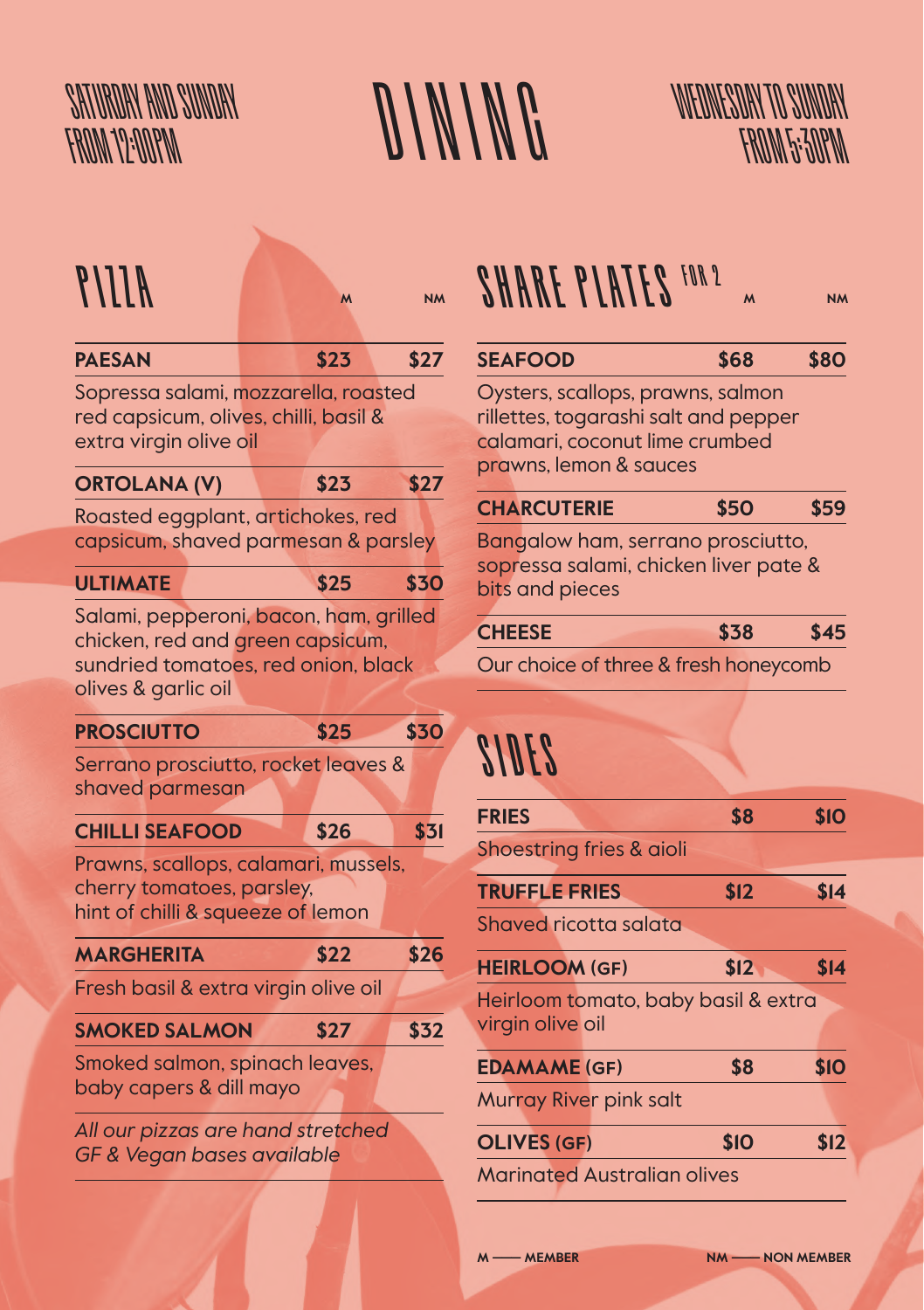# DINING

| OHIITED                                                             | $\mathsf{M}$ | <b>NM</b>     | H II I                                                             | $\mathsf{M}$ | <b>NM</b> |
|---------------------------------------------------------------------|--------------|---------------|--------------------------------------------------------------------|--------------|-----------|
| <b>SALMON</b><br><b>RILLETTES</b>                                   | \$21         | \$25          | <b>PORK &amp; FENNEL</b><br><b>SAUSAGE ROLLS</b>                   | \$18         | \$21      |
| Blended fresh salmon, butter,<br>hot-smoked salmon, crème fraiche & |              |               | Tomato chutney                                                     |              |           |
| baguette toast                                                      |              |               | <b>STICKY LAMB RIBS (GF)</b>                                       | \$26         | \$31      |
| <b>TUNA TATAKI (GF)</b>                                             | \$21         | \$25          | Tangy, sweet tamarind, brown sugar<br>glaze & toasted sesame seeds |              |           |
| Sesame and ginger dressing<br>& edamame                             |              |               | <b>COCONUT LIME</b><br><b>CRUMBED PRAWNS</b>                       | \$30         | \$35      |
| <b>DIPS</b>                                                         | \$16         | \$19          | Lime aioli                                                         |              |           |
| Hummus, taramasalata & beetroot dips<br>with wood fired bread       |              |               | <b>PEKING DUCK SPRING</b><br><b>ROLLS</b>                          | \$25         | \$30      |
| <b>OYSTERS (GF) MIN 3</b>                                           | \$4 EA       | <b>\$5 EA</b> | Hoisin & coriander pesto                                           |              |           |
| Tabasco & lemon cheek<br><b>BUCKET OF</b>                           | \$22         | \$26          | <b>TOGARASHI SALT &amp;</b><br><b>PEPPER CALAMARI</b>              | \$23         | \$27      |
| <b>TIGER PRAWNS (GF)</b>                                            |              |               | Miso mayo                                                          |              |           |
| Lemon cheek & cognac cocktail sauce                                 |              |               | <b>SCALLOPS (GF)</b>                                               | \$25         | \$30      |
| <b>COURTYARD</b><br><b>LOBSTER ROLLS</b>                            | \$30         | \$36          | Seared scallops in the half shell with<br>Vietnamese dressing      |              |           |
| <b>Bloody Mary mayo</b>                                             |              |               |                                                                    |              |           |
| <b>CHICKEN LIVER PATE</b>                                           | \$17         | \$20          |                                                                    |              |           |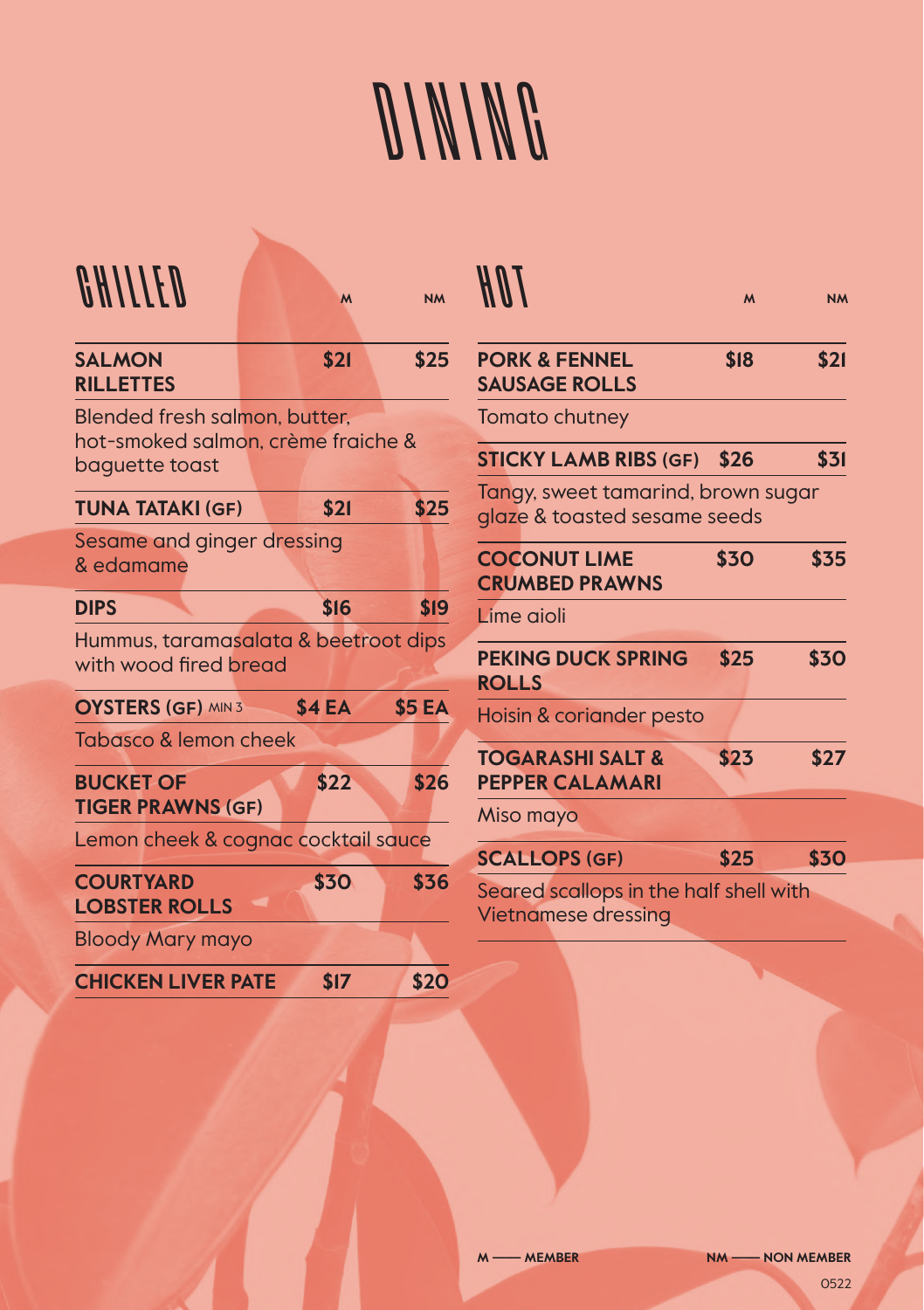## S I G N AT URE COCKTAILS \$18 MEMBERS \$21 NON-MEMBERS

**GARDEN MARGARITA**

1800 Silver Tequila, Italicus Bergamot Liqueur, citrus, mint & cucumber

**MYRTLE IN ROUGE**  Lemon myrtle vodka, Pama Pomegranate Liqueur, hibiscus, citrus & rhubarb

**COURTYARD KISS** Courtyard Gin, Aperol, coconut, orange bitters & citrus

**RUBY'S MAI TAI** Bacardi Carta Blanca, Crème de Peche, citrus, orgeat & mango

**PASSON-PASSON** Gin, passionfruit liqueur, green tea, citrus & aquafaba

**CHOC-CHIPPED ESPRESSO MARTINI** Butter vodka, Kahlua, chocolate cookie & coffee

**LADY'S LYCHEE** Vodka, St Germain Elderflower, lychee, lemon myrtle & orange bitters

**LE PÉRE FIZZ** Pere Jules Pommeau De Normandie, St Germain Elderflower, eastcoast grapefruit juice & dried apple